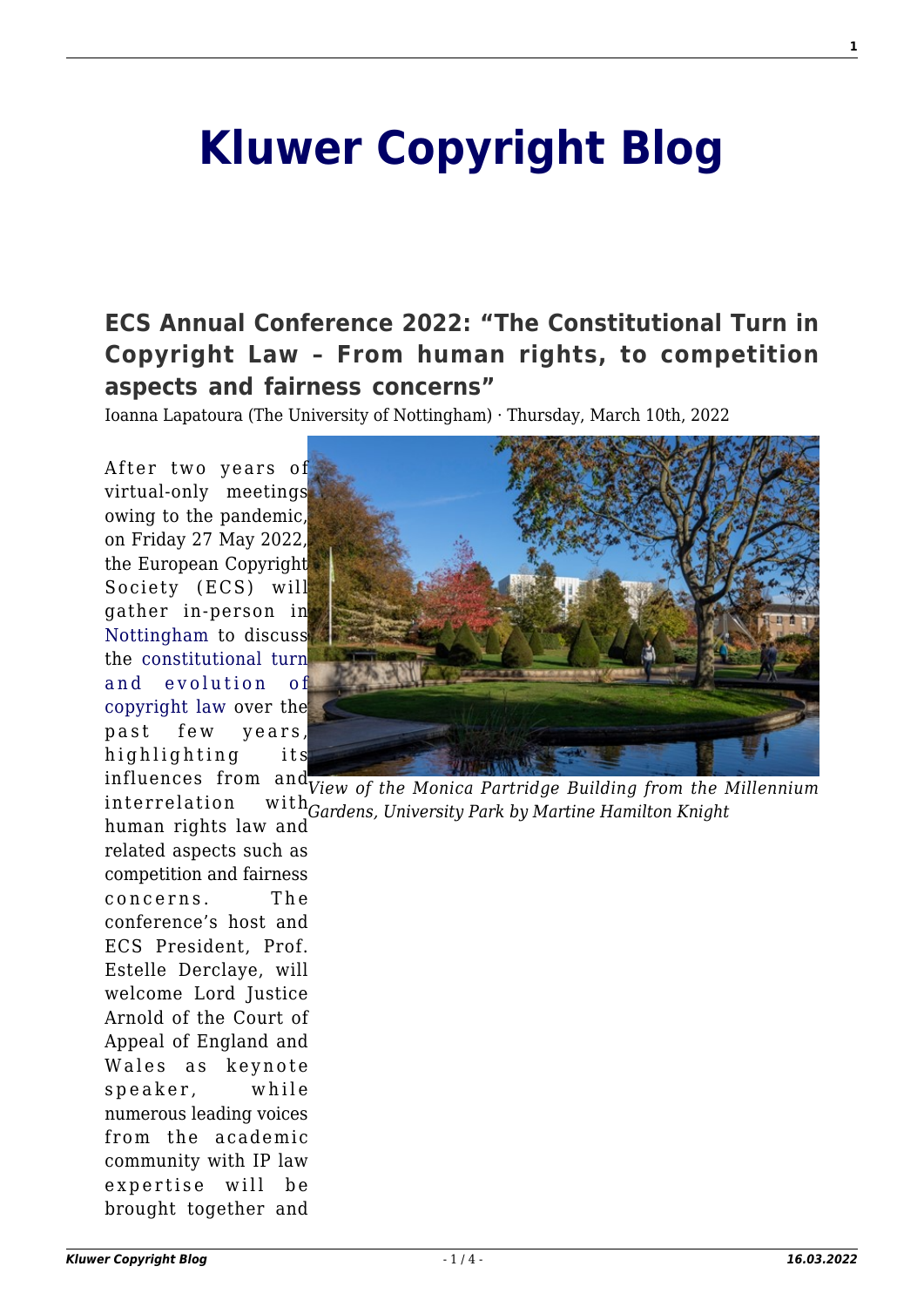contribute to the discussion.

Copyright law in the European Union and beyond rewards authors by offering them a very long term of protection for their original works, which lasts over the course of their lifetime and 70 additional years. According to article 17(2) of the EU Fundamental Rights Charter, the property right conferred by copyright law is a creator's fundamental right. However, a balancing exercise among other fundamental human rights and the current EU copyright framework is necessary, for the benefit of the society. Freedom of expression and associated exceptions and limitations on research and education are of utmost importance for the promotion of knowledge – how do we balance the copyright holder's rights and these competing interests?

On the other hand, copyright challenges posed by our technology-dominated society have arguably pushed for the strict interpretation of exceptions, thereby limiting the scope of user rights. As a result, emphasis in the current framework is placed on maintaining strong copyright protections, providing copyright holders with leeway to enjoy extensive exclusive rights, limited only in specific circumstances. Arguably, the effectiveness of using the fundamental human rights framework to balance out the EU copyright protections is, therefore, questionable.

Nevertheless, enforcing those extensive exclusive rights in the online environment can be a challenge. Intermediaries, the state and other parties play a key role in carrying out the balancing exercise of enforcement and ensuring that in doing so, fundamental rights are safeguarded. Things may be even more complicated when dealing with algorithmic environments, as the implementation of fundamental human rights' protection can be dictated by *de facto* standards. Striking this balance and promoting human creativity, particularly in relation to works born with the assistance of AI technology, may therefore be possible with the adoption of some alternative approach, inspired by other areas of EU copyright law.

This conference's 5 stellar panels, comprised of 18 IP academics across Europe, will explore some of those issues, including Prof. Séverine Dusollier, Prof. Christophe Geiger, Prof. Jonathan Griffiths, Dr. Martin Husovec, Dr. Bernd Justin Jütte, Prof. Martin Kretschmer, Prof. Péter Mezei, Prof. Marco Ricolfi, Prof. Thomas Riis, Prof. Ole-Andreas Rognstad, Prof. Martin Senftleben, Dr. Caterina Sganga, and Prof. Tatiana Synodinou.

A postgraduate studies and career session will also be held, providing undergraduate and postgraduate students with an excellent opportunity to discover opportunities for postgraduate studies and career opportunities in various EU Member States, and discuss their research with the ECS members.

The ECS Annual Conference 2022 will take place in Nottingham on Friday 27 May 2022 and is hosted by the University of Nottingham Commercial Law Centre (UNCLC). [Registration is now open.](https://store.nottingham.ac.uk/conferences-and-events/conferences/schools-and-departments/law/european-copyright-society-conference) The conference's full programme and information on planning your visit in Nottingham can be accessed [here](https://europeancopyrightsociety.org/conferences-2022/).

For general enquiries, contact the ECS conference's assistant/ organiser, Miss Ioanna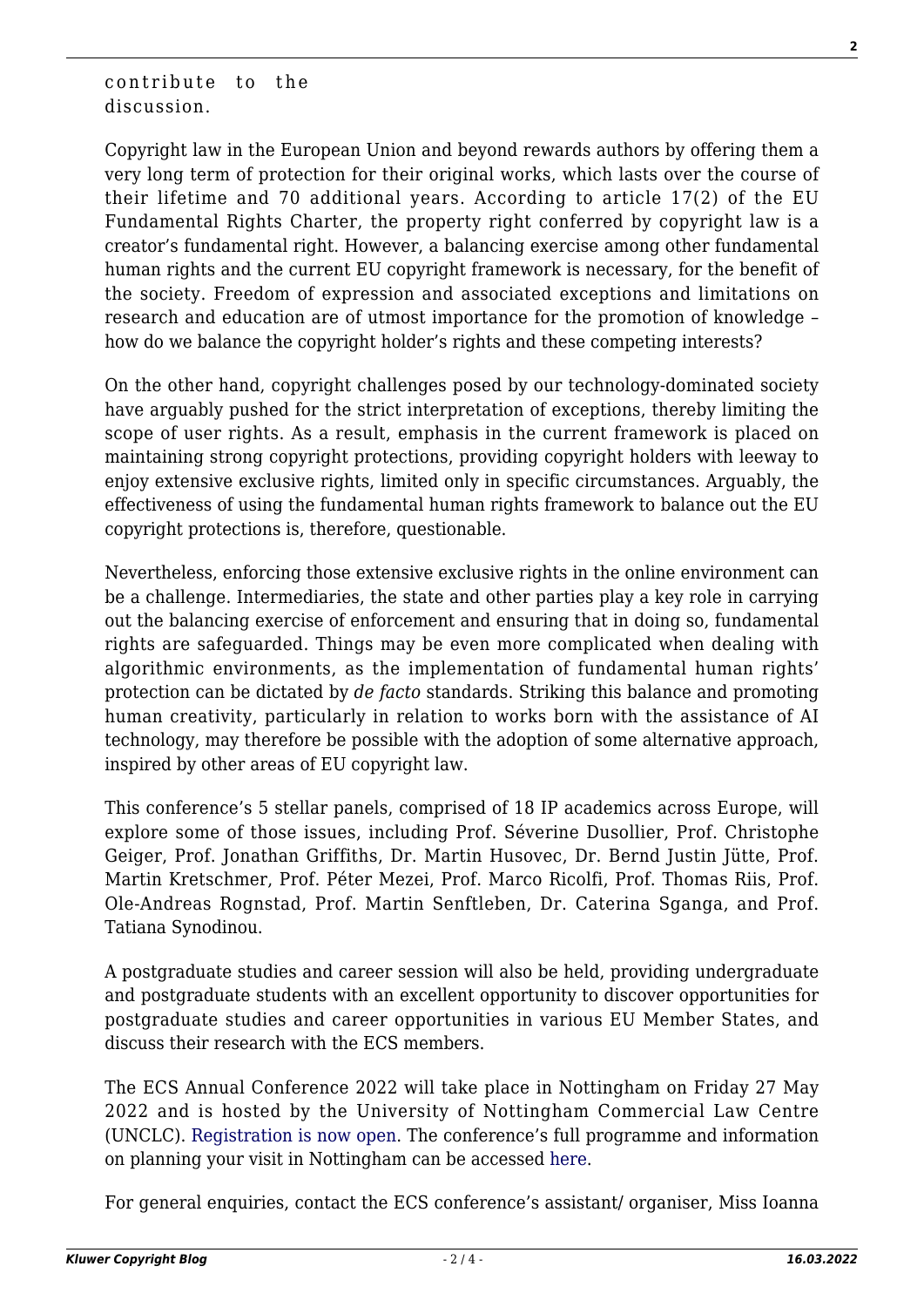Lapatoura [\(ioanna.lapatoura1@nottingham.ac.uk\)](mailto:ioanna.lapatoura1@nottingham.ac.uk).

For information regarding the scientific programme, contact the ECS President, Prof. Estelle Derclaye ([Estelle.Derclaye@nottingham.ac.uk\)](mailto:Estelle.Derclaye@nottingham.ac.uk).

*To make sure you do not miss out on regular updates from the Kluwer Copyright Blog, please subscribe [here.](http://copyrightblog.kluweriplaw.com/newsletter)*

## **Kluwer IP Law**

The **2021 Future Ready Lawyer survey** showed that 81% of the law firms expect to view technology as an important investment in their future ability to thrive. With Kluwer IP Law you can navigate the increasingly global practice of IP law with specialized, local and cross-border information and tools from every preferred location. Are you, as an IP professional, ready for the future?

## [Learn how](https://www.wolterskluwer.com/en/solutions/kluweriplaw?utm_source=copyrightnblog&utm_medium=articleCTA&utm_campaign=article-banner) **[Kluwer IP Law](https://www.wolterskluwer.com/en/solutions/kluweriplaw?utm_source=copyrightnblog&utm_medium=articleCTA&utm_campaign=article-banner)** [can support you.](https://www.wolterskluwer.com/en/solutions/kluweriplaw?utm_source=copyrightnblog&utm_medium=articleCTA&utm_campaign=article-banner)



This entry was posted on Thursday, March 10th, 2022 at 10:51 am and is filed under [Conference](http://copyrightblog.kluweriplaw.com/category/conference/), [Copyright,](http://copyrightblog.kluweriplaw.com/category/copyright/) [European Union](http://copyrightblog.kluweriplaw.com/category/jurisdiction-2/european-union/)

You can follow any responses to this entry through the [Comments \(RSS\)](http://copyrightblog.kluweriplaw.com/comments/feed/) feed. You can leave a response, or [trackback](http://copyrightblog.kluweriplaw.com/2022/03/10/ecs-annual-conference-2022-the-constitutional-turn-in-copyright-law-from-human-rights-to-competition-aspects-and-fairness-concerns/trackback/) from your own site.